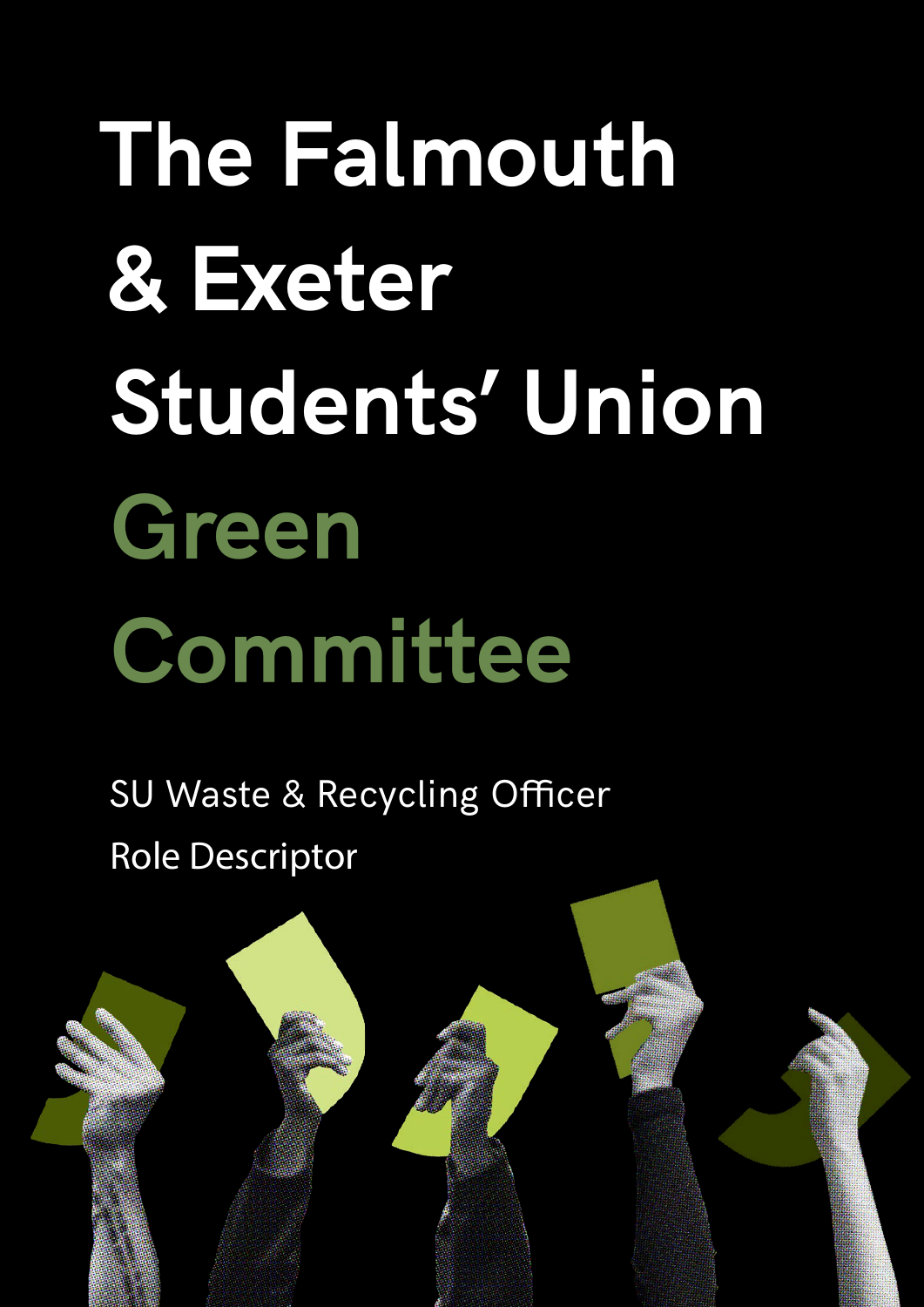# **Short Description:**

You will be working with the Green Committee to be the representative for the student voice on current practices for waste and recycling on all campuses.

| Status:            | Green Committee Officer                                        |
|--------------------|----------------------------------------------------------------|
| Elected:           | By secret ballot by Falmouth and Exeter Students               |
| Term of Office:    | 1 Academic Year                                                |
| Accountable to:    | The student body via SU Board of Trustees, SU Student          |
|                    | Council, Annual General Meeting and Union General Meetings     |
| Member of/attends: | <b>Green Committee</b>                                         |
|                    | Meetings with the SU President Student Experience              |
|                    | Regular Updates with SU Student Voice staff                    |
|                    | Meetings with the Sustainability                               |
|                    | teams across both intitutions and FXPlus                       |
|                    | Active involvement in events such as Sustainability Week       |
|                    | Other groups or meetings as appropriate and mandated           |
| Hours:             | As the role requires and can be flexible dependent on studies. |
| Remuneration:      | This is a voluntary role, however, out of                      |
|                    | pocket expenses will be paid where appropriate.                |

#### **Role Summary:**

- The waste and recycling officer will be the representative for the student voice on current practices for waste and recycling on all campuses. This could include raising awareness on correct recycling process and how to reduce wasteful practices.
- Working with The Green council to propose viable solutions at higher level meetings, you will report back on progress to the Green Committee and the wider student body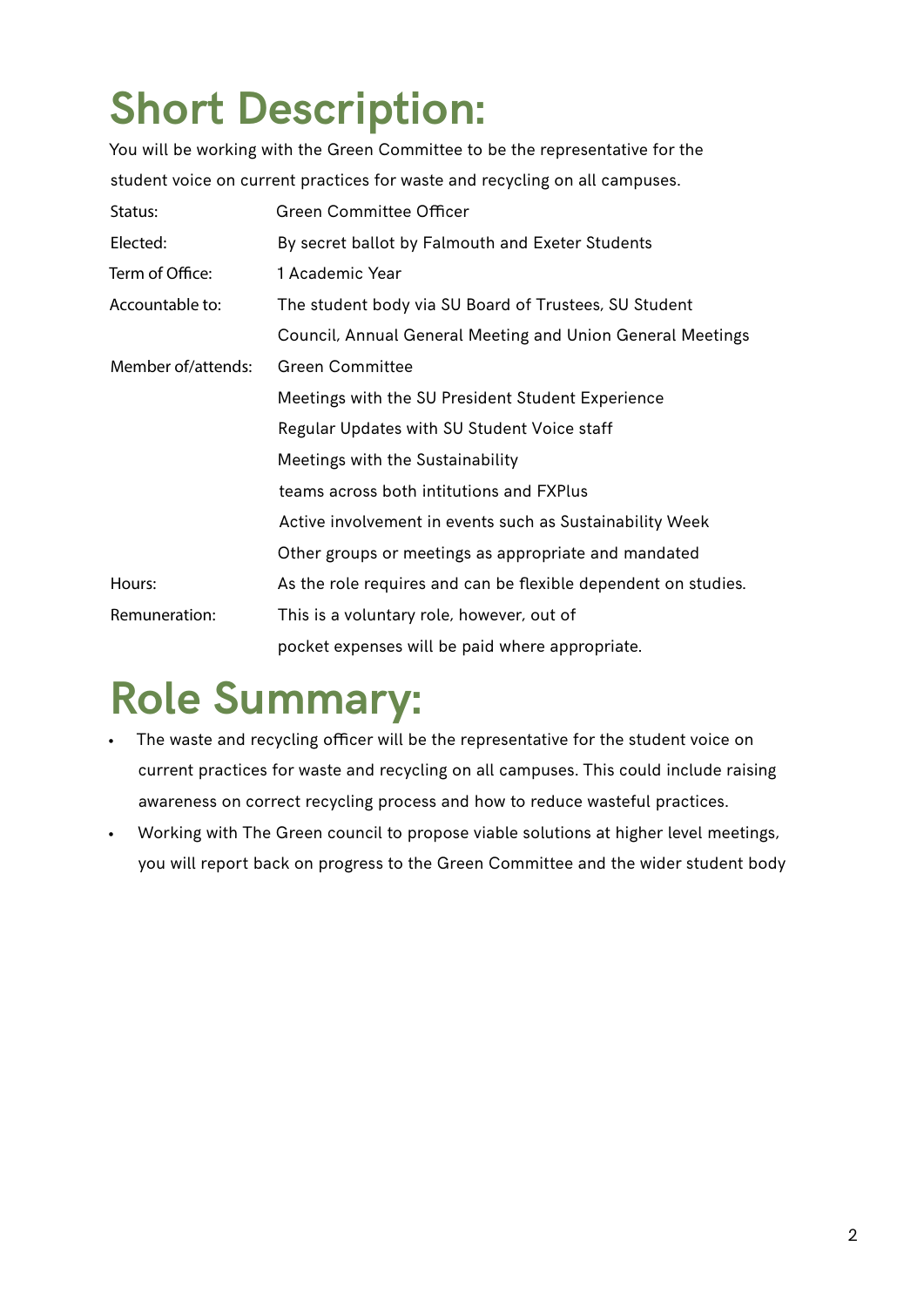### **Responsibilities:**

- 1. To attend all meetings as required by the role;
- 2. To maintain an awareness of issues affecting practices for waste and recycling on all campuses.
- 3. To promote sustainability issues and good practice to students in consultation with the Green Committee, SU Presidents and relevant SU staff;
- 4. To promote sustainability within services and support to students in consultation with the Green Committee, SU Presidents and relevant SU staff;
- 5. To campaign and raise awareness of sustainability issues affecting student groups;
- 6. To liaise with relevant student sustainability societies;
- 7. To work with the Green Committee to help develop effective sustainable policy and practices within SU in line with SU protocols;
- 8. To work with SU staff and elected Officers to review services and activities and ensure that they promote and support sustainability;
- 9. To work towards ensuring a minimum of one SU event during the academic year is held to focus on sustainability issues;
- 10. To represent the student view and experience when working with the SU to submit proposals for relevant activity together which supports the sustainability agenda.

#### **General Duties:**

- 1. To undertake training as required to fulfil your role;
- 2. To conduct yourself appropriately as a public representative of students and SU.
- 3. To make yourself known to the students you represent;
- 4. To effectively communicate information and plans with relevant members of the SU team;
- 5. Ensure that SU policies and procedures are adhered to at all times, and where appropriate, make recommendations and contribute to the amendment or development of a policy;
- 6. Carry out duties within the scope of the role as set out in the SU Constitution & By-laws or as mandated by the SU Board of Trustees, SU Student Council, Referenda and General Meetings;
- 7. To contribute to a written report to the SU Student Council on duties undertaken.
- 8. To promote SU and student involvement in line with SU branding and marketing guidelines.
- 9. To deliver a handover for your successor.